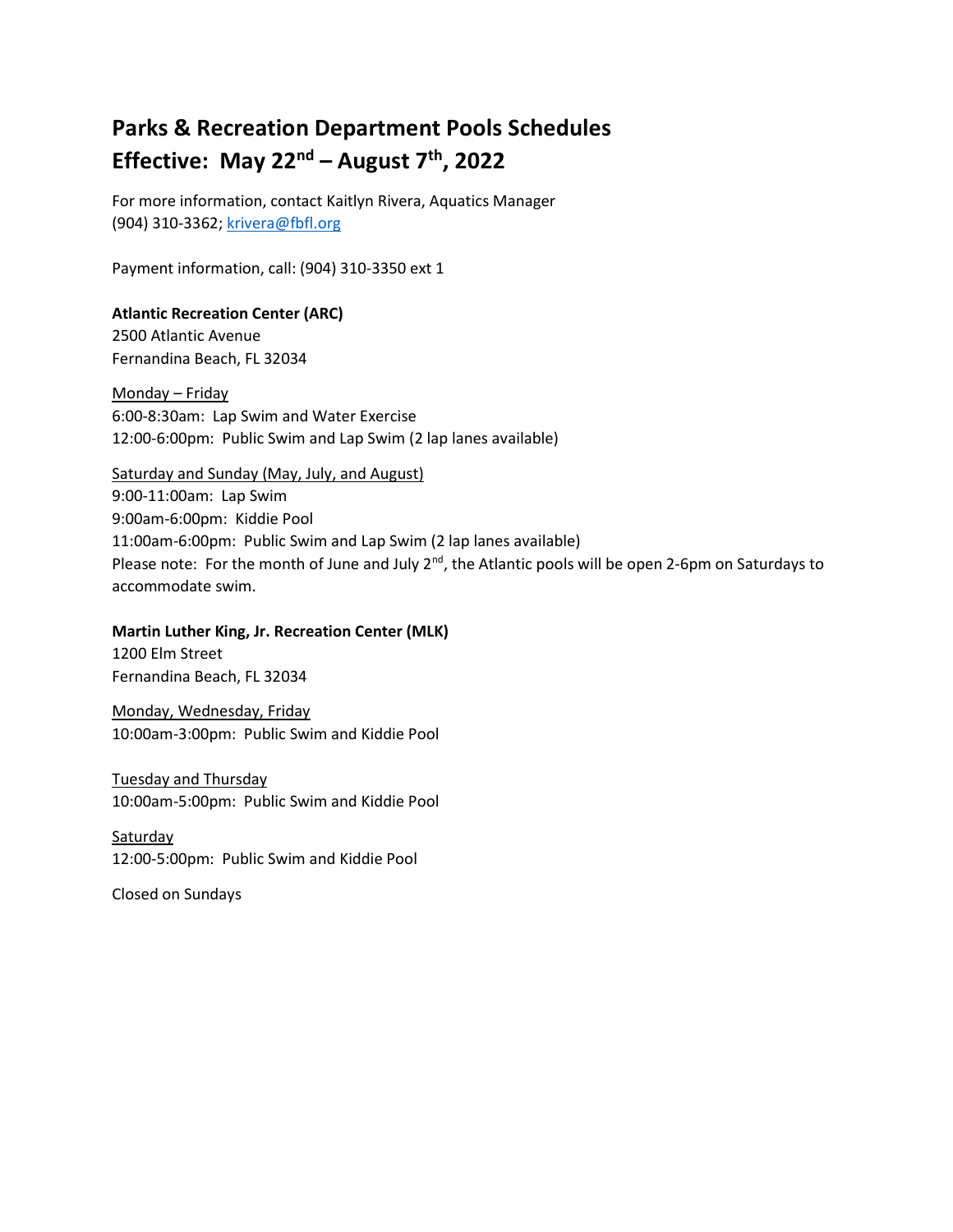# Aqua Aerobics:

(Classes are limited; first come, first served)

| Monday     | Tuesday | Wednesday  | Thursday   | Friday     | Saturday   |
|------------|---------|------------|------------|------------|------------|
| 9am        | 9am     | 9am        | 9am        | 9am        | 10:00am    |
| <b>ARC</b> | ARC     | ARC        | <b>ARC</b> | ARC        | S'Wet      |
|            |         |            |            |            | <b>MLK</b> |
|            |         |            |            |            |            |
| 10am       | 10am    | 10am       | 10am       | 10am       |            |
| <b>ARC</b> | ARC     | <b>ARC</b> | <b>ARC</b> | ARC        |            |
|            |         |            |            |            |            |
|            |         |            |            |            |            |
| 3pm        |         | 3pm        |            | 3pm        |            |
| <b>MLK</b> |         | Circuit    |            | Circuit    |            |
|            |         | <b>MLK</b> |            | <b>MLK</b> |            |
| 4pm        |         | 4pm        |            | 4pm        |            |
| Aqua HIIT  |         | Aqua HIIT  |            | Aqua HIIT  |            |
| <b>MLK</b> |         | <b>MLK</b> |            | <b>MLK</b> |            |
|            |         |            |            |            |            |

2021-2022 Pool Fees: (Fees and programs subject to change)

| <b>Agua Aerobics</b>              | With City Resident Card | Non-City |
|-----------------------------------|-------------------------|----------|
| Daily Drop-in Rate, 1 class       | \$5                     | \$6      |
| Daily Drop-in Rate, 2 classes/day | \$10                    | \$12     |
| Monthly, 1 class/day              | \$50                    | \$63     |
| Monthly, 2 classes/day            | \$65                    | \$81     |
| 4-month, 1 class/day              | \$200                   | \$252    |
| 10-day pass, 1 class/day          | \$50                    | \$60     |
| 10-day pass, 2 classes/day        | \$100                   | \$120    |

| <b>Public Swim and Lap Swim</b> | With City Resident Card | Non-City |
|---------------------------------|-------------------------|----------|
| Daily Drop-in Rate              | \$3                     | \$5      |
| 10 Day Pass                     | \$30                    | \$50     |
| Monthly Pass/individual         | \$30                    | \$38     |
| Monthly Pass/couple             | \$50                    | \$63     |
| Monthly Pass/family             | \$65                    | \$81     |
| 4-Month Pass/individual         | \$90                    | \$113    |
| 4-Month Pass/couple             | \$150                   | \$188    |
| 4-Month Pass/family             | \$195                   | \$244    |
| 12-Month Pass/Individual        | \$240                   | \$300    |
| 12-Month Pass/couple            | \$400                   | \$500    |
| 12-Month Pass/family            | \$520                   | \$650    |